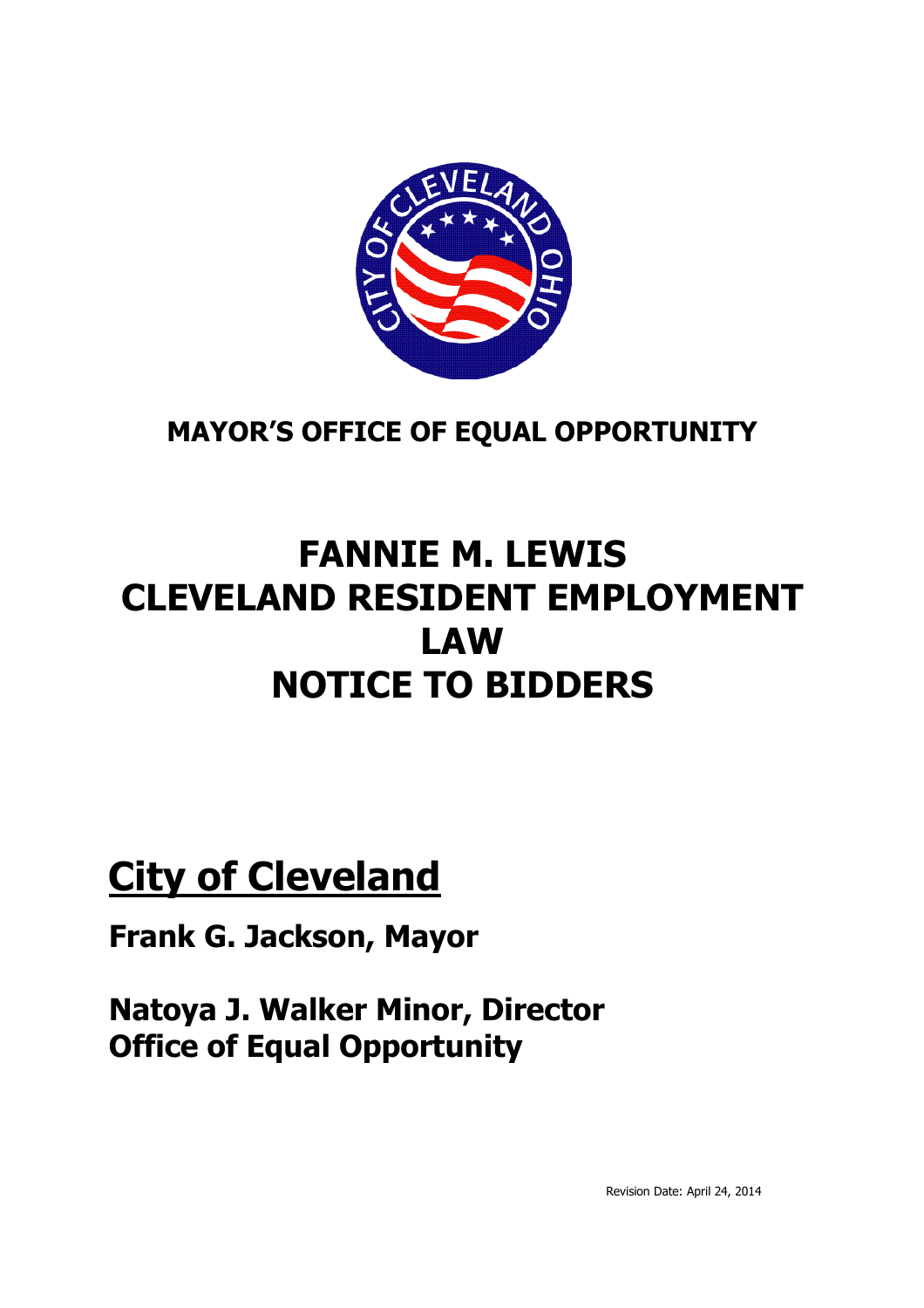### **NOTICE TO BIDDERS**

The Office of Equal Opportunity (OEO) is responsible for administering the City of Cleveland's Fannie Lewis Resident Employment Law, Chapter 188 of the Codified Ordinances of the City of Cleveland (Chapter 188). Chapter 188 is designed to increase employment opportunities for Cleveland residents on construction contracts greater than \$100,000.00 funded by the City of Cleveland.

**If the invitation to bid, request for proposal, or other contract document containing this Notice to Bidders results in a "Construction Contract" as defined under Section 188.01(b) of the Codified Ordinance of the City of Cleveland, the contractor, and any and all subcontractors, are required to comply with the requirements of Chapter 188 in the execution of the Construction Contract, unless prohibited by law.**

This Notice to Bidders outlines critical areas that contractors and City of Cleveland Departments should know regarding Chapter 188.

- 1. 20% of all Construction Worker Hours performed on the Construction Contract must be performed by Cleveland Residents. These worker hours are identified as "Resident Construction Worker Hours" under Chapter 188.
- 2. 4% of the Resident Construction Worker Hours must be performed by Low Income Persons. A "Low Income Person" is defined as a Resident who, when first employed by a contractor, is a member of a family having a total income equal to or less than the "Section 8" Very Low-Income limit established by the United States Department of Housing and Urban Development.
- 3. Throughout the course of the contract, the prime contractor and all subcontractors shall submit certified payroll reports documenting all construction worker hours performed on the project through the LCPtracker labor compliance monitoring system. LCPtracker is an online compliance system that allows contractors to submit certified payroll reports electronically. Contractors are responsible for ensuring that they and their subcontractors are trained in the use of LCPtracker and have the necessary capacity to enter payroll reports through LCPtracker. **All certified payroll reports must be submitted through LCPtracker. No paper certified payroll reports will be accepted.**
- 4. A contractor seeking to qualify an employee as a "Low Income Person" for purposes of compliance with the Chapter 188 must submit a Low Income Verification Application, along with supporting documents requested by the application, demonstrating the employee's Cleveland residency status and total household income for the previous year to the Office of Equal Opportunity. OEO will review the application to determine if the employee qualifies for Low Income Person status and approve or deny the application. A copy of the Low Income Verification Application is included in this document, and is available online on the Office of Equal Opportunity page on the City of Cleveland's website, located at www.city.cleveland.oh.us.
- 5. An approved "Low-Income Person" will retain that status for a continuous five year period starting upon the OEO's written acknowledgement of the approval, provided that the employee remains employed by the same employer that hired the employee as a Low-Income Person and the employee remains a resident of the City of Cleveland during the five year period.
- 6. The contractor must designate a principal officer (the "Resident Employment Law Officer") of its organization as the person responsible for administering the requirements that Chapter 188 imposes on the Contractor and its Subcontractors under a Construction Contract and as the principal liaison and point of communication with the City.
- 7. The prime contractor to whom the contract is awarded is responsible for submission of all reports required by the Director of OEO to determine compliance with Chapter 188, including the submission of reports from any and all subcontractors working on the contract.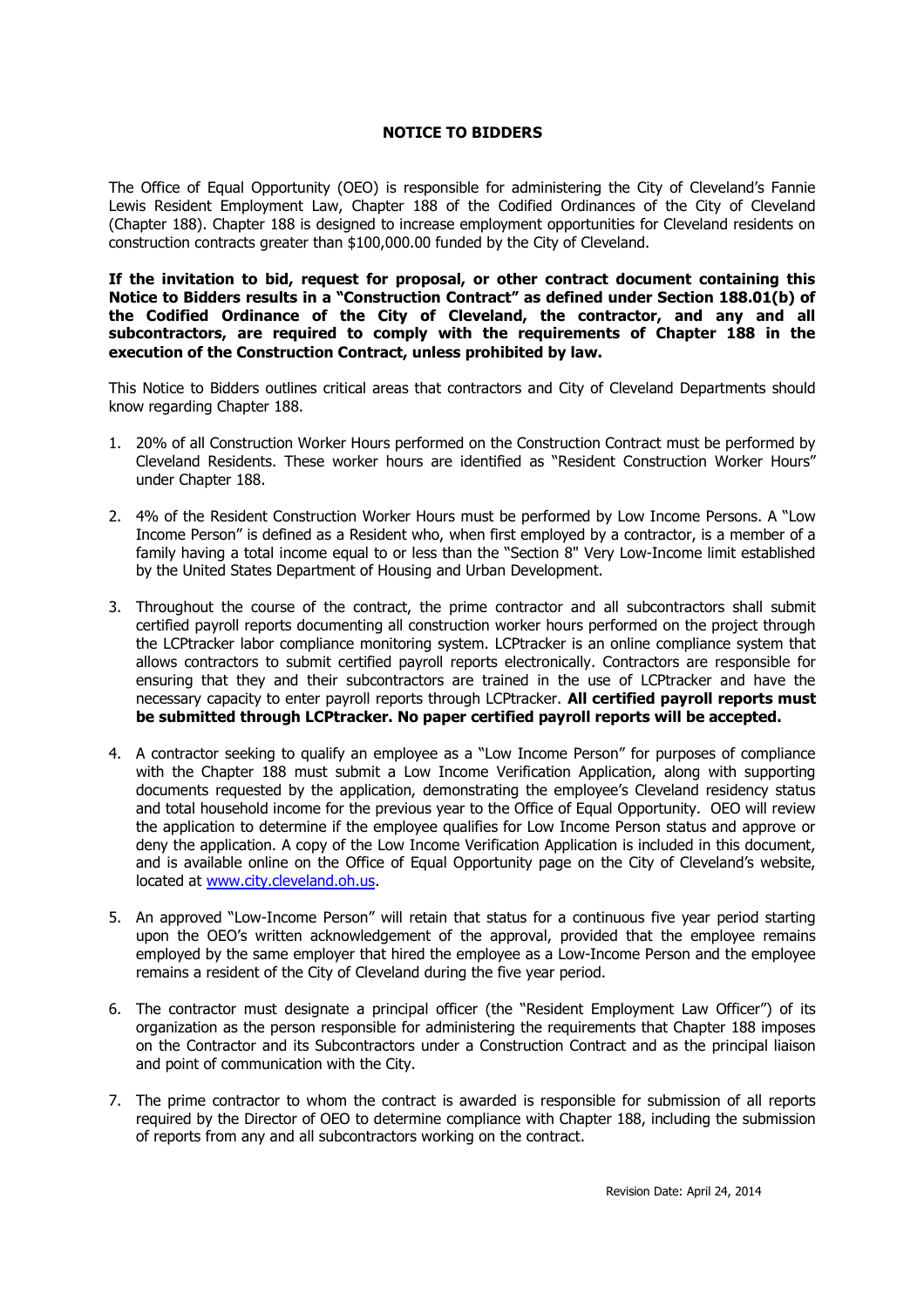- 8. The City of Cleveland's Department of Economic Development, Division of Workforce Development (The Employment Connection) will provide assistance in finding eligible Cleveland Residents and Low Income Persons for a contractor's compliance with Chapter 188. Please contact the Division of Workforce Development at (216) 664-4673, or at http://www.employmentconnection.us for further information.
- 9. Cleveland Residents employed by the contractor or subcontractor as skilled or unskilled Construction Trade Workers at the time that work on a construction contract begins, but who are otherwise employed for the contractor or subcontractor on projects that are not pursuant to a City of Cleveland Construction Contract, may be counted toward the Resident Construction Worker Hours upon presentation of documentary proof to the Director of OEO.
- 10. Ten days prior to commencement of work contractors must submit an Initial Workforce Table that identifies the total estimated hours for each job classification (i.e. plumbers, carpenters, laborers etc.) by month for the duration of the project. The Initial Workforce Table is submitted by the prime contractor but shall include the sub-contractor's work hours as well. It is the sole responsibility of the prime contractor to submit the Initial Workforce Table.
- 11. The estimated hours provided in the Initial Workforce Table are to be used by the Contractor as a planning tool. Contractors must demonstrate a genuine effort to reflect the amount of hours anticipated to complete the project. The estimated hours allow the Contractor to ensure that staffing for the project is done in compliance with the statute. Once construction commences, the actual work hours performed are reported to the Office of Equal Opportunity on a monthly basis.
- 12. Any contractor that has difficulty complying with the requirements of Chapter 188 may seek a reduction in writing from the Director of OEO. The contractor should submit any request for reduction as soon as it realizes that a reduction is needed. Any reduction that is not submitted in a timely manner is subject to denial. The Director of OEO will determine whether any request for a reduction is warranted. Under Chapter 188 there is no provision for an absolute waiver of any requirement.
- 13. Full access to employment records for three (3) years: Every contractor and subcontractor working on a City of Cleveland Construction Contract must grant, upon demand, without notice, full, unrestricted access to the Director, his designated agents, the City Chief of Police or any of their authorized representatives, of the Contractor's or Subcontractor's employment records that the Director determines document compliance with the Resident Employment Law.

Please contact the Office of Equal Opportunity regarding any questions or concerns not addressed in this Notice to Bidders at oeo@city.cleveland.oh.us or by phone at (216)664-4152. Chapter 188 is the final governing law for purposes of this Notice to Bidders and applicable contracts. Chapter 188 preempts any inconsistencies that may exist in this Notice to Bidders.

### **Required Documents and Reports**

- 1. **Certified Payrolls** must be submitted through the LCPtracker online labor compliance system by both the prime contractor and any construction subcontractors. Certified payrolls must be submitted according to the submission schedule included in this Notice to Bidders or published by OEO on the City of Cleveland website. Paper certified payroll reports will not be accepted to demonstrate compliance with Chapter 188.
- 2. The **Initial Work Force Table** identifies the estimated work hours by job classification for the entire project. The Initial Work Force Table is due ten days prior to commencement of work on the construction project. The Initial Work Force Table is available on the City of Cleveland's website, under the Forms and Publications section of the Office of Equal Opportunity page.
- 3. The **Monthly Work Force Table** identifies the actual work hours performed on the project and changes made to Initial Work Force Table. The Monthly Work Force Table for the previous month must be submitted according to the submission schedule included in this Notice to Bidders.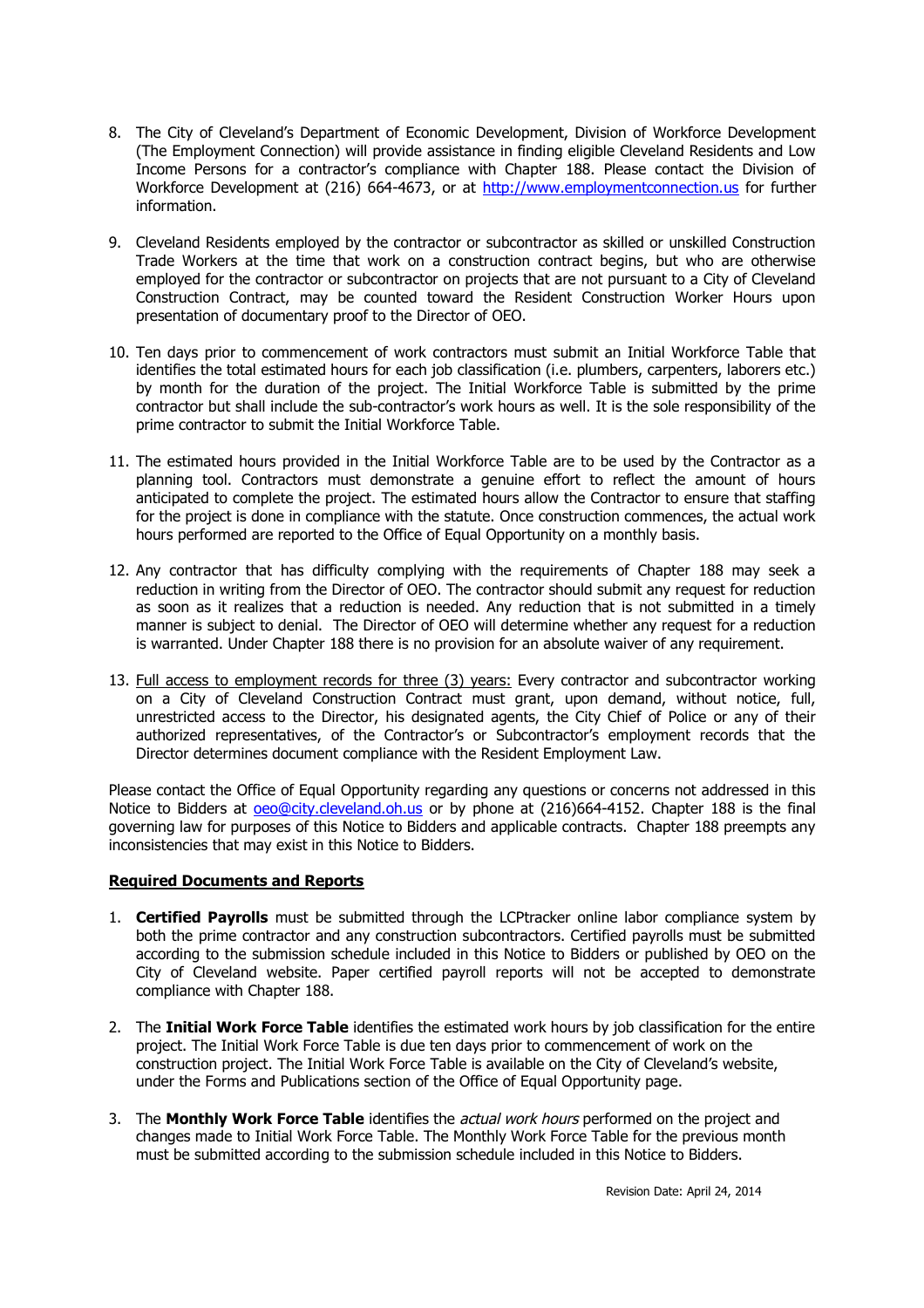### **Use of LCPtracker**

LCPtracker is an online labor compliance monitoring software suite that allows contractors and subcontractors to complete, certify and submit certified payroll reports to OEO electronically. All payroll reports submitted to demonstrate compliance with Chapter 188 must be submitted through LCPtracker.

Once a construction contract has been awarded, a username for LCPtracker will be created for the contractor and any identified subcontractors. This username and password will allow contractors to access LCPtracker to enter payroll information, familiarize themselves with the system and receive training.

OEO offers regular training sessions in the use of LCPtracker and the B2Gnow Contract Compliance Monitoring System (for monitoring payments to subcontractors). Please contact OEO at 216-664-4152 to schedule the next available training date.

LCPtracker also offers online training for contractors multiple times per week, and has video training available for contractor training at any time.

**Contractors are responsible for ensuring that their internal staff, as well as their construction subcontractors, are familiar with the LCPtracker system and are capable of entering payrolls through LCPtracker.**

### **Potential Penalties**

A contractor that fails to meet the requirements of Chapter 188 on a construction contract is subject to the following potential penalties:

- 1. If the contractor fails to meet the 20% residency participation requirement, the contractor is subject to a penalty in the amount of 1/8 of 1% of the final total amount of the Construction Contract for each percentage point or fraction thereof that the contractor has fallen short of meeting the requirement.
- 2. If the contractor fails to meet the 4% low income resident participation requirement, the Director of OEO will determine if a penalty is warranted upon the completion of the project. If the Director determines that a penalty is appropriate, the penalty for this type of breach is 1/8 of 1% for each percentage of shortfall of the 4% low income persons objective. Please note that this penalty is assessed upon the total amount of the construction contract.
- 3. If the contractor fails to provide required reports used for monitoring compliance with Chapter 188, this will be considered a breach and will result in a penalty calculated as if no Cleveland Resident Worker Hours were performed on the project. A contractor has failed to submit a required report when:
	- It does not submit the report on the due date or by the date established by the Director if an extension has been granted; or
	- It is responsible for updating and submitting the report when it is due and fails to do so.
- 4. If the contractor submits falsified reports to OEO to document compliance with Chapter 188, the contractor shall be subject to a penalty calculated as if no Cleveland Resident Worker Hours were performed on the project. In addition, the contractor shall be subject to the following:
	- A misdemeanor of the first degree and
	- A fine of not more than \$5,000.
	- $\bullet$  If convicted, the Contractor will be barred from contracting with the City for five (5) years.
	- Thereafter the Contractor may be required to post a surety bond of 20% in addition to the usual performance bond.
	- Retainage may be withheld by the City pending the determination of the Director.
- 5. In addition to the penalties listed above, the Director may recommend the following additional penalty action for a contractor's failure to comply with Chapter 188: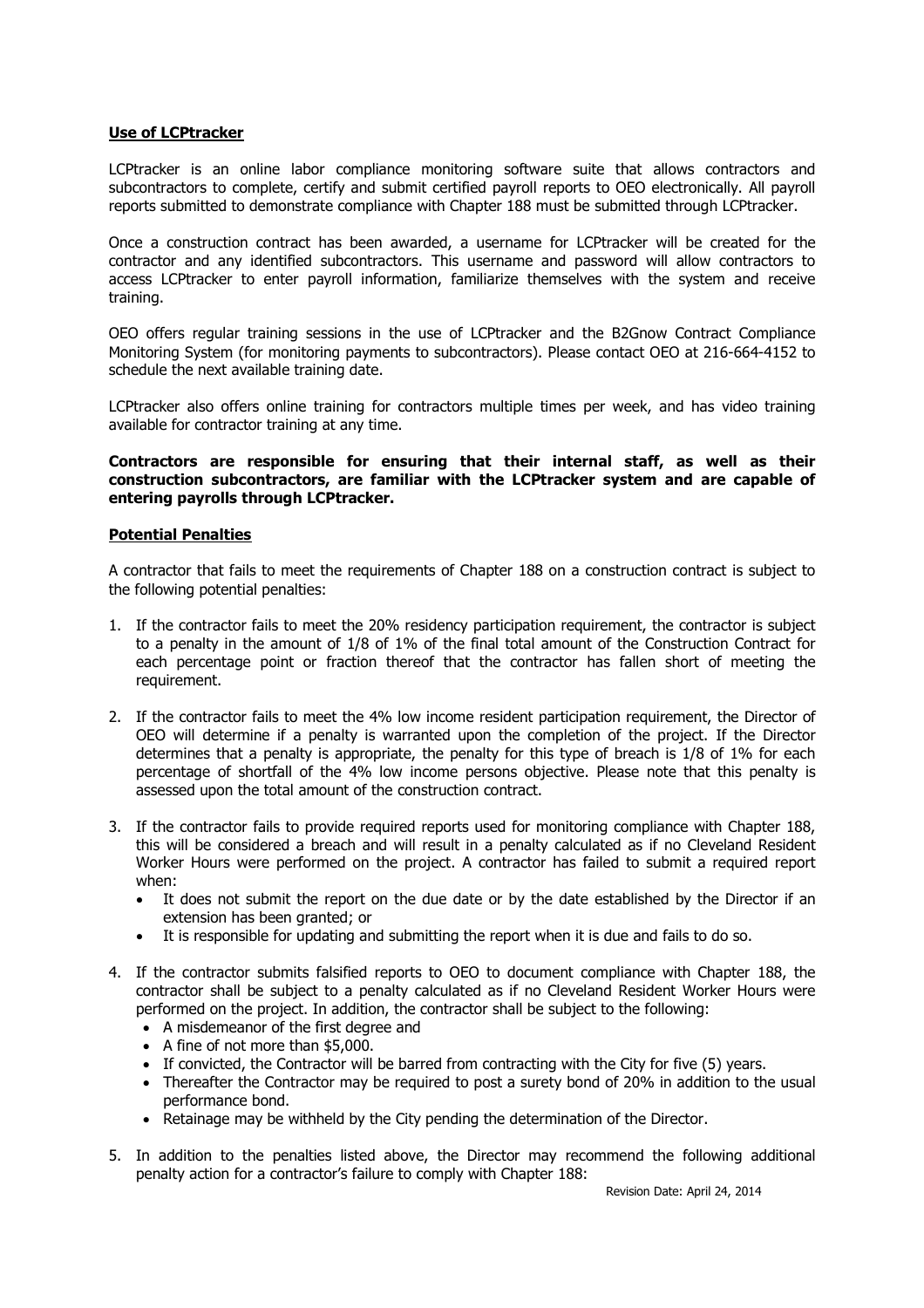- Recommend that the City withhold all or part of any payments due the Contractor until such time as the Contractor cures its defaults, pays or credits all penalties or other payments due under the Construction Contract, the Code, or the Standards and Procedures, and is in full compliance with all applicable provisions of the Code, the Construction Contract, and the Standards and Procedures relating to Resident or Low- Income Person employment or reporting;
- Recommend, based upon a breach of or default under the Contract relating to Resident or Low-Income Person employment, that the City rescind, cancel, or otherwise terminate the Construction Contract and declare a forfeiture of any performance bond;
- Recommend that the Director of Law take such legal action, whether civil or criminal, as he or she deems appropriate;
- Recommend disqualification under Section 181.27 or Section 185.08 of the Codified Ordinances of Cleveland, Ohio, 1976 of a Contractor from eligibility to bid to or contract with the City for a period not to exceed two (2) years; or
- Recommend that the City make a claim for payment of damages, including any liquidated damages specified in the Contract.

### **Requesting a Reduction of the Resident and/or Low Income Worker Hour Requirements**

The percentage of resident construction worker hours may be reduced prior to or during construction only when a contractor can demonstrate the high impracticality of complying with this percentage level for a particular contract or class of employees. The Director of OEO will apply the standard of "efforts to the greatest extent feasible" to the contractor's or subcontractor's efforts when evaluating requests for reduction. A reduction may be deemed appropriate by the Director if a Contractor or potential Contractor has unsuccessfully solicited a sufficient number of Residents of the City to perform the work identified in the bid specifications and has documented such effort to the satisfaction of the Director

A contractor must complete and submit a **Request for Reduction Form** to seek a reduction.

If a reduction is requested due to the complexity of the work to be performed, the Contractor shall provide a written explanation for the reduction. The request must be accompanied by a Referral Source Verification Form, included in this Notice to Bidders, OR a copy of the Job Order Verification Form from the Employment Connection.

A reduction may be deemed appropriate by the Director if a Contractor or potential Contractor has unsuccessfully solicited a sufficient number of Residents of the City to perform the work identified in the bid specifications and has documented such effort to the satisfaction of the Director.

#### **Low Income Worker Verification**

A contractor seeking to qualify an employee as a "Low Income Cleveland Resident" for purposes of compliance with Chapter 188 must submit a Low Income Worker Verification application and the supporting documents requested below to the Office of Equal Opportunity. The Low Income Verification Application is attached to this document.

To verify the Cleveland residency status of the employee, OEO will collect the following documents:

- 1. The employee's driver's license or other state identification; or
- 2. A current utility bill in the employee's name at their Cleveland address.

To verify Low Income status of the employee, OEO will collect the following documents:

- 1. The employee's Federal tax return for the previous calendar year; or
- 2. An IRS Tax Return Transcript for the previous calendar year.

### **Note: OEO requires income documentation from all adult household members to determine eligibility.**

In cases where financial information of the employee is incomplete or unavailable, the Director of OEO may consider the following supplemental information to determine low income status: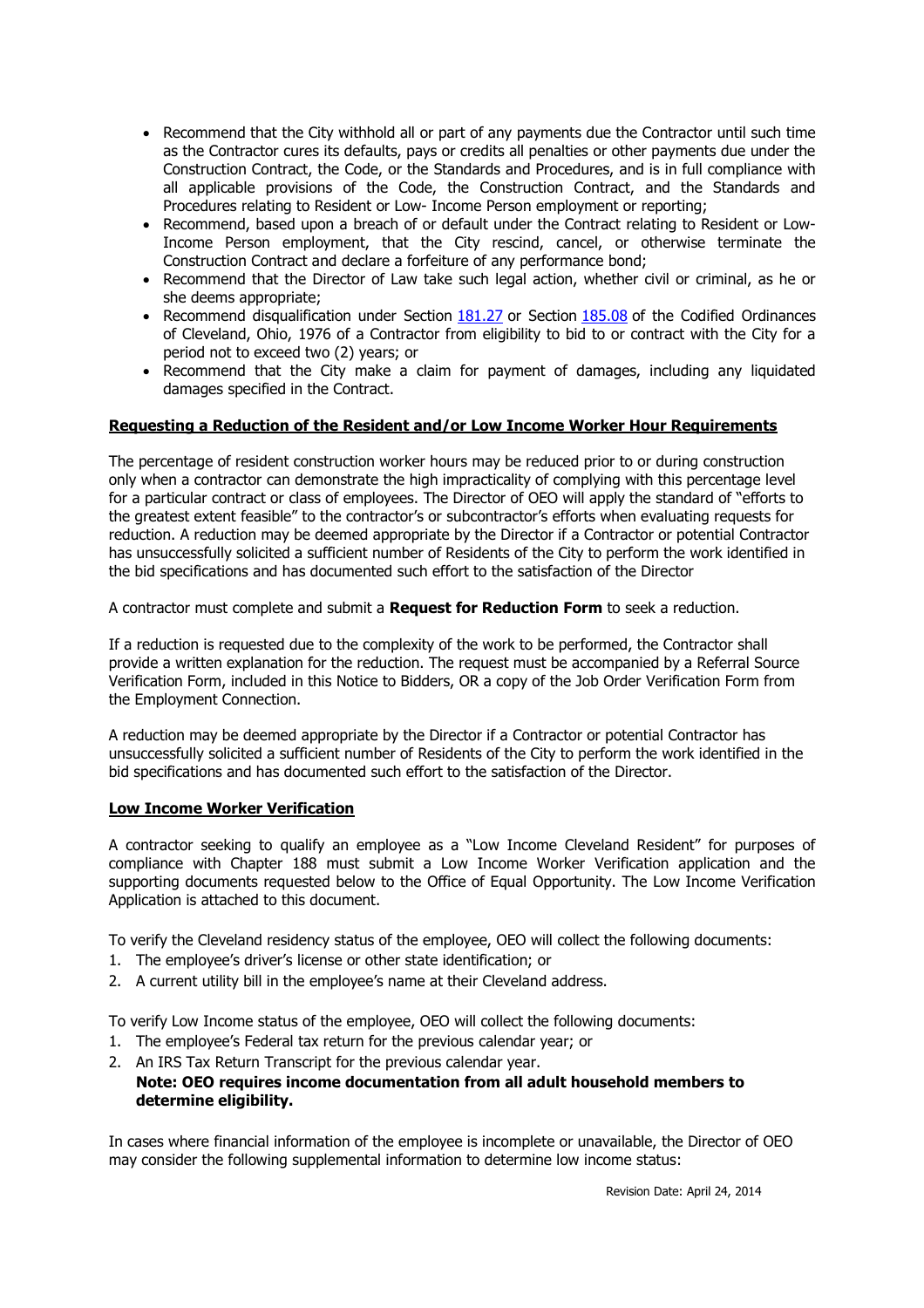- Proof of Governmental Assistance documenting that the employee is below the HUD Very Low Income Threshold
- Unemployment Documentation
- Workers' Compensation Documentation
- Social Security, Veterans Affairs payments, Supplemental Security Income
- Utility bill or other documentation indicating reduced payments due to Very Low Income status

**Note: Review and acceptance of supplemental income documentation to demonstrate low income status is subject to the sole discretion of the Director of OEO.**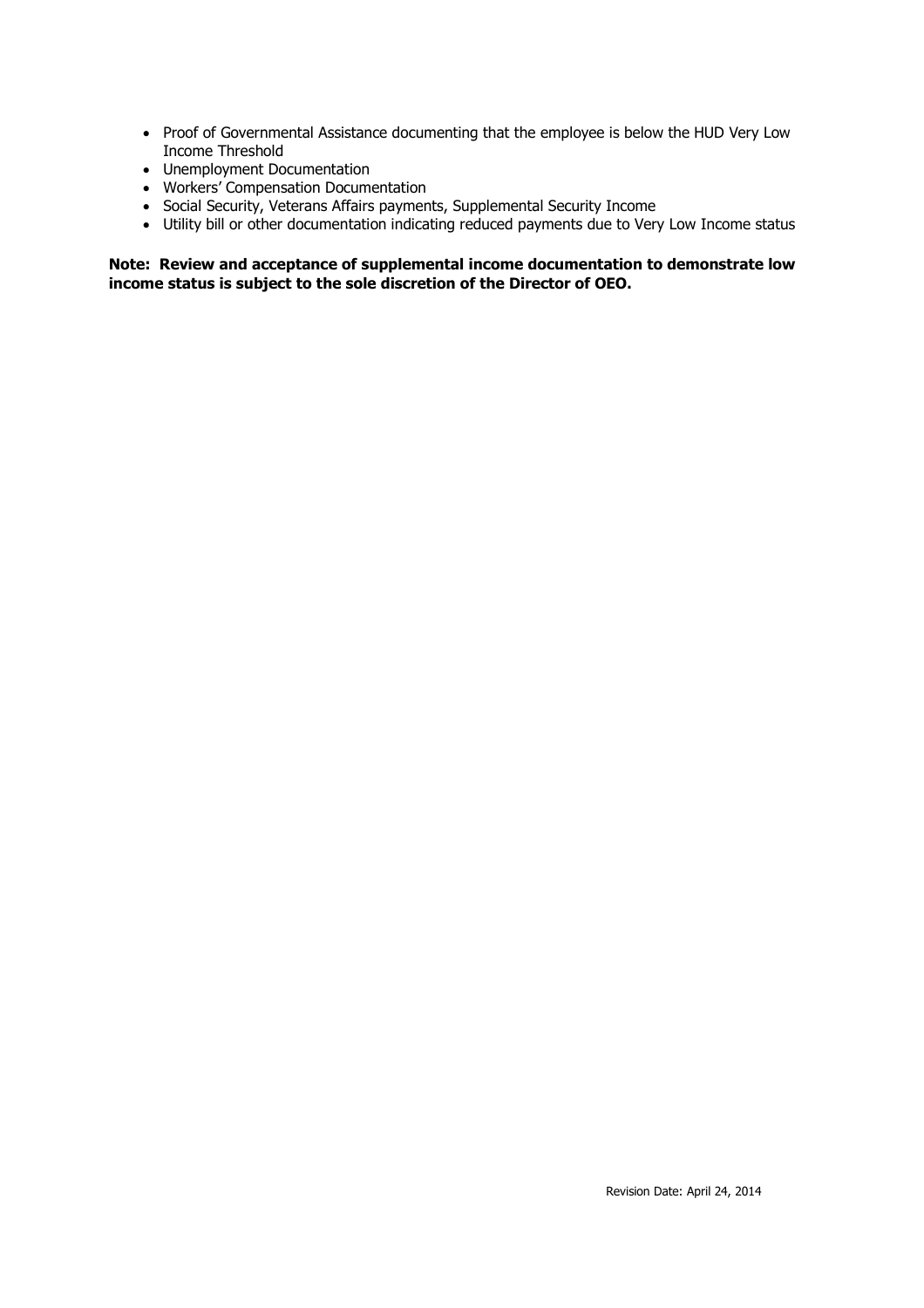

### **CLEVELAND LOW INCOME WORKER VERIFICATION APPLICATION**

**Phone:** 216.664.4152 **Fax:** 216.664.3870 **Email**: oeo@city.cleveland.oh.us **Hours:** 8 am to 5 pm Weekdays

A contractor seeking to qualify an employee as a "Low Income Cleveland Resident" for purposes of compliance with the Fannie M. Lewis Cleveland Resident Employment Law (Ch. 188 C.O.) must submit this application and the supporting documents requested below demonstrating the employee's Cleveland residency status and total household income for the previous year to the Office of Equal Opportunity. OEO requires income documentation from all adult household members to determine eligibility.

|                       | <b>EMPLOYEE / APPLICANT INFORMATION</b>                                                   |        |                            |                    |      |      |  |
|-----------------------|-------------------------------------------------------------------------------------------|--------|----------------------------|--------------------|------|------|--|
| <b>EMPLOYEE NAME:</b> |                                                                                           |        |                            | <b>SOCIAL</b>      |      |      |  |
|                       |                                                                                           |        |                            | <b>SECURITY #:</b> |      |      |  |
| <b>ADDRESS:</b>       |                                                                                           |        |                            |                    |      |      |  |
| CITY:                 |                                                                                           |        |                            |                    | ZIP: |      |  |
| <b>EMAIL:</b>         |                                                                                           |        |                            | <b>PHONE:</b>      |      |      |  |
|                       | <b>TITLE / POSITION OF EMPLOYEE / APPLICANT</b>                                           |        |                            |                    |      |      |  |
| TITLE / POSITION:     | (Title and/or Position must be a Construction Trade Position, i.e. Painter, Laborer, etc) |        |                            |                    |      |      |  |
|                       |                                                                                           |        |                            |                    |      |      |  |
|                       | CONTRACTOR / EMPLOYER INFORMATION                                                         |        |                            |                    |      |      |  |
| <b>CONTRACTOR:</b>    |                                                                                           |        |                            |                    |      |      |  |
| <b>ADDRESS:</b>       |                                                                                           |        |                            |                    |      |      |  |
| CITY:                 |                                                                                           | STATE: |                            |                    |      | ZIP: |  |
| EMAIL:                |                                                                                           |        |                            | PHONE:             |      |      |  |
| <b>EMPLOYEE</b>       | <b>REQUESTED EFFECTIVE START</b>                                                          |        |                            |                    |      |      |  |
| <b>DATE OF HIRE:</b>  |                                                                                           |        | DATE for LOW INCOME STATUS |                    |      |      |  |

#### **Cleveland Residency Documentation:**

Submit one of the following. Address must match employee address above.

[ ] **Driver's License** [ ] **State Identification** [ ] Current **Utility Bill** in employee's name at current address

#### **Income Documentation:**

Submit one of the following.

[ ] **Previous Year's Federal Tax Return**

**or Figure 1 | Federal Tax Transcript -** To order a Tax Transcript, call 1-800-908-9946 or order the transcript online at http://www.irs.gov/Individuals/Order-a-Transcript

#### Supplemental Income Documentation (Only where tax information is incomplete or unavailable).

**Note: Review and acceptance of supplemental income documentation to demonstrate low income status is subject to the sole discretion of the Director of OEO.**

- □ Proof of Governmental Assistance, including Social Security, Veterans Affairs payments, or Supplemental Security income
- □ Unemployment Documentation or Workers' Compensation Documentation
- $\Box$  Utility bill or other documentation indicating reduced payments due to Very Low Income status
- $\Box$  Other documents that prove the individual's total income for the calendar year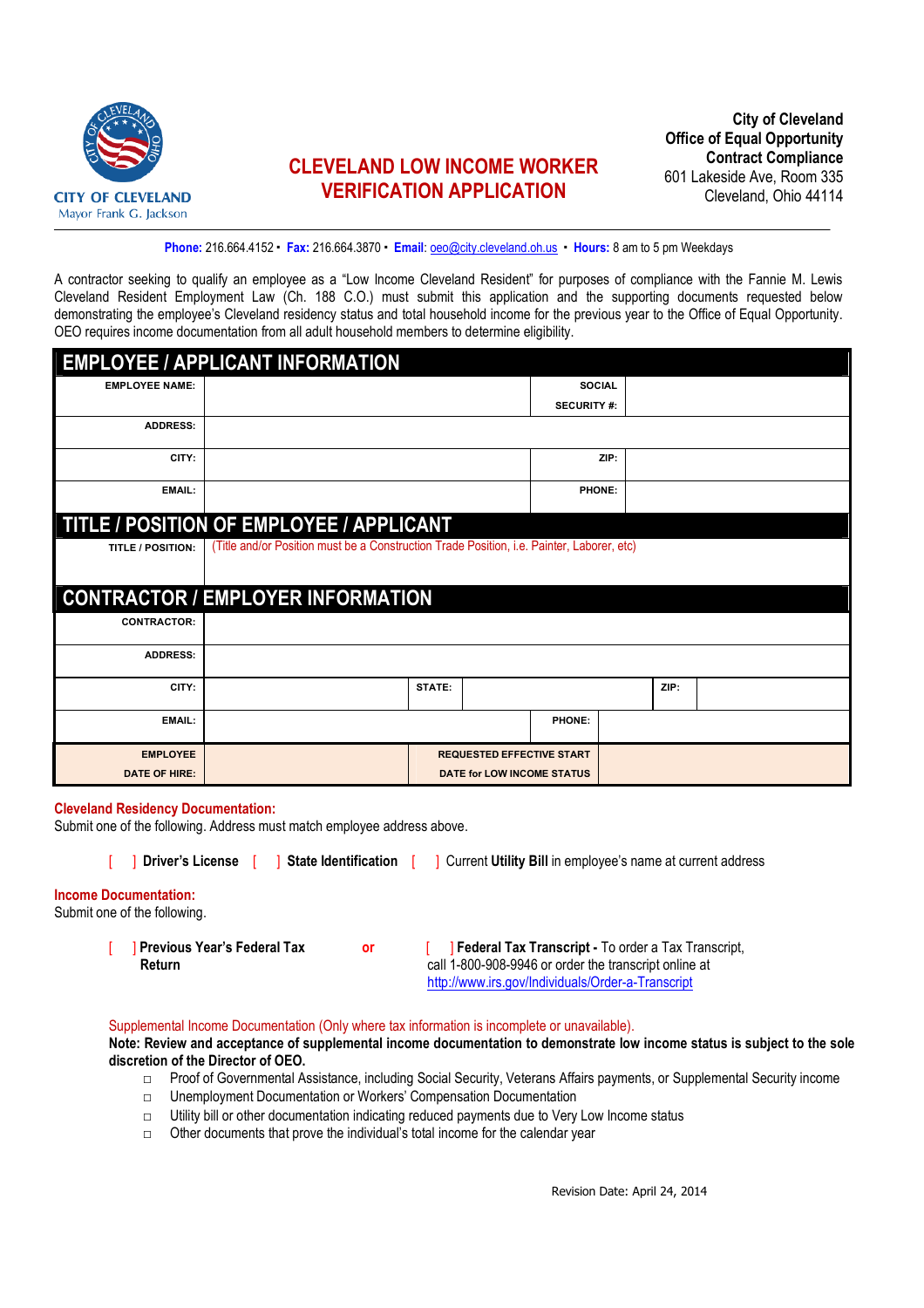| <b>EMPLOYEE / APPLICANT INFORMATION</b> |                    |               |  |  |  |
|-----------------------------------------|--------------------|---------------|--|--|--|
| <b>EMPLOYEE NAME:</b>                   |                    | <b>SOCIAL</b> |  |  |  |
|                                         | <b>SECURITY #:</b> |               |  |  |  |
| <b>Household Information:</b>           |                    |               |  |  |  |

Please complete the following:

- 1. **Total Household Income** in previous year:
- 2. Number of Adults in your household:
- 3. Number of Children in your household:

### **HUD Section 8 Income Limits** (Revised April 2014)

"Low Income Person" means a Resident of the City of Cleveland who is a member of a family having an income equal to or less than the Section 8 Very Low Income limit established by the Department of Housing and Urban Development (HUD).

|                            | <b>HOUSEHOLD SIZE</b> | <b>VERY LOW INCOME LIMIT</b> |
|----------------------------|-----------------------|------------------------------|
|                            |                       | \$21,950                     |
|                            | $2\Box$               | \$25,050                     |
| <b>Please CHECK the</b>    | 3<br>$\Box$           | \$28,200                     |
| appropriate household size | $\Box$                | \$31,300                     |
| and income limit below.    | $5\Box$               | \$33,850                     |
|                            | $6\Box$               | \$36,350                     |
|                            |                       | \$38,850                     |
|                            |                       | \$41,350                     |

| <b>Household</b><br><b>Income Summary</b>                                 | Name (first and last) | <b>Gross Income</b> | <b>Source of Income</b><br>(Employer if Applicable) |
|---------------------------------------------------------------------------|-----------------------|---------------------|-----------------------------------------------------|
| If you require additional<br>space, please attach<br>another page to this |                       |                     |                                                     |
|                                                                           |                       |                     |                                                     |
| document.                                                                 |                       |                     |                                                     |
|                                                                           |                       |                     |                                                     |

### **APPLICANT / EMPLOYEE ACKNOWLEDGEMENT & SIGNATURE**

**I declare that the information on this form is true, correct and complete to the best of my knowledge**. I agree to provide documents to verify the information listed. I authorize the City of Cleveland's Office of Equal Opportunity to verify the information provided.

**\_\_\_\_\_\_\_\_\_\_\_\_\_\_\_\_\_\_\_\_\_\_\_\_\_\_\_\_\_\_\_\_\_\_\_\_\_\_\_\_\_\_\_\_\_\_\_\_\_\_\_\_\_\_\_ \_\_\_\_\_\_\_\_\_\_\_\_\_\_\_\_\_\_\_\_\_\_\_\_\_\_\_\_**

#### **APPLICANT / EMPLOYEE SIGNATURE DATE**

### **CONTRACTOR OFFICIAL ACKNOWLEDGEMENT & AUTHORIZATION**

**I, the employing contractor,** have received the above information and reviewed the application for completeness, and believe that the employee meets the necessary requirements to be considered as a "Low Income Resident Worker" under the Cleveland Resident Employment Law.

| <b>COMPANY OFFICIAL</b>                  | <b>TITLE</b> |             | <b>SIGNATURE</b> | <b>DATE</b> |  |  |  |  |
|------------------------------------------|--------------|-------------|------------------|-------------|--|--|--|--|
| <b>FOR OEO OFFICIAL USE - APPROVAL</b>   |              |             |                  |             |  |  |  |  |
|                                          |              |             |                  |             |  |  |  |  |
| <b>ADMINISTRATIVE REVIEWER SIGNATURE</b> |              | <b>DATE</b> |                  |             |  |  |  |  |

Saved as: Low Income Verification Application (04-10-2014)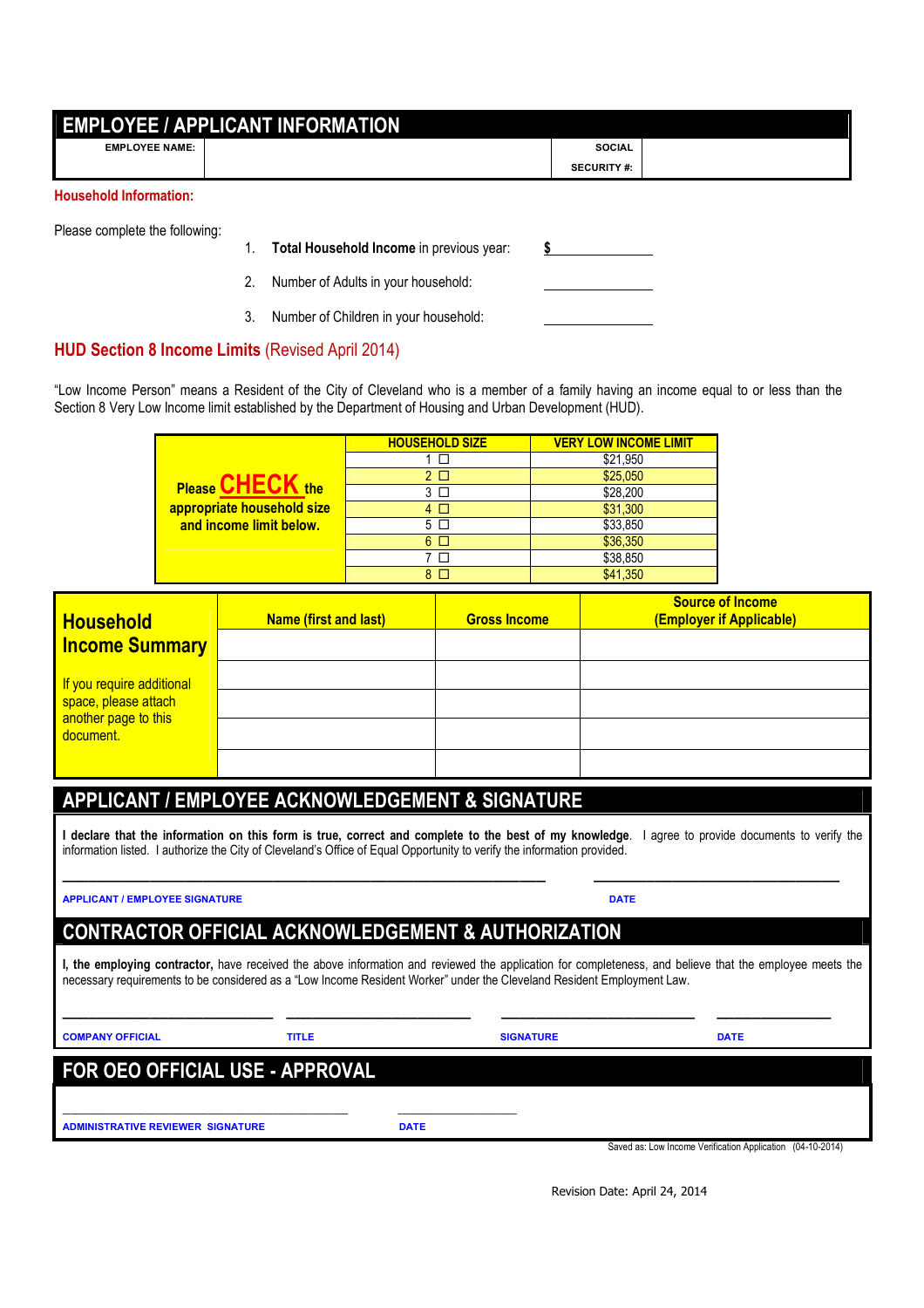### **REFERRAL SOURCE VERIFICATION FANNIE M. LEWIS CLEVELAND RESIDENT EMPLOYMENT LAW**

### **CONTRACTOR'S USE ONLY**

### **CONTRACTOR:**

### **PROJECT & DEPARTMENT:**

### REFERRAL SOURCE AGENCY:

I attest that the above-named Contractor has contacted our agency to hire residents of the City of Cleveland in compliance with Chapter 188 of the Codified Ordinances.

| Date             |                                                                                                                                                                                                                                                                                  |  | <b>Printed Name</b> |                              |       |
|------------------|----------------------------------------------------------------------------------------------------------------------------------------------------------------------------------------------------------------------------------------------------------------------------------|--|---------------------|------------------------------|-------|
| Title            |                                                                                                                                                                                                                                                                                  |  | Signature           |                              |       |
| Address          |                                                                                                                                                                                                                                                                                  |  | Phone               |                              |       |
|                  | Contractor's Initial Contact Date: Contractor's Close Search Date:                                                                                                                                                                                                               |  |                     |                              |       |
| $\Box$<br>$\Box$ | We were unable to refer any City of Cleveland residents.<br>The following City of Cleveland residents were referred to Contractor (mark checkbox $(\boxtimes)$ if<br>employee meets Section 8 "very low income". Use additional copies of this page for additional<br>referrals. |  |                     |                              |       |
| $\Box$           |                                                                                                                                                                                                                                                                                  |  |                     |                              |       |
|                  | Name<br>Outcome: $\Box$ Hired $\Box$ Already Employed $\Box$ Did not respond $\Box$ Not interested $\Box$                                                                                                                                                                        |  |                     | Job Classification           | Other |
| $\Box$           |                                                                                                                                                                                                                                                                                  |  |                     |                              |       |
|                  | Name<br>Outcome: $\Box$ Hired $\Box$ Already Employed $\Box$ Did not respond $\Box$ Not interested $\Box$                                                                                                                                                                        |  |                     | Job Classification           | Other |
| $\Box$           |                                                                                                                                                                                                                                                                                  |  |                     | Job Classification           |       |
|                  | Name<br>Outcome: $\Box$ Hired $\Box$ Already Employed $\Box$ Did not respond $\Box$ Not interested $\Box$                                                                                                                                                                        |  |                     |                              | Other |
| $\Box$           | Name                                                                                                                                                                                                                                                                             |  |                     | Job Classification           |       |
|                  | Outcome: $\Box$ Hired $\Box$ Already Employed $\Box$ Did not respond                                                                                                                                                                                                             |  |                     | $\Box$ Not interested $\Box$ | Other |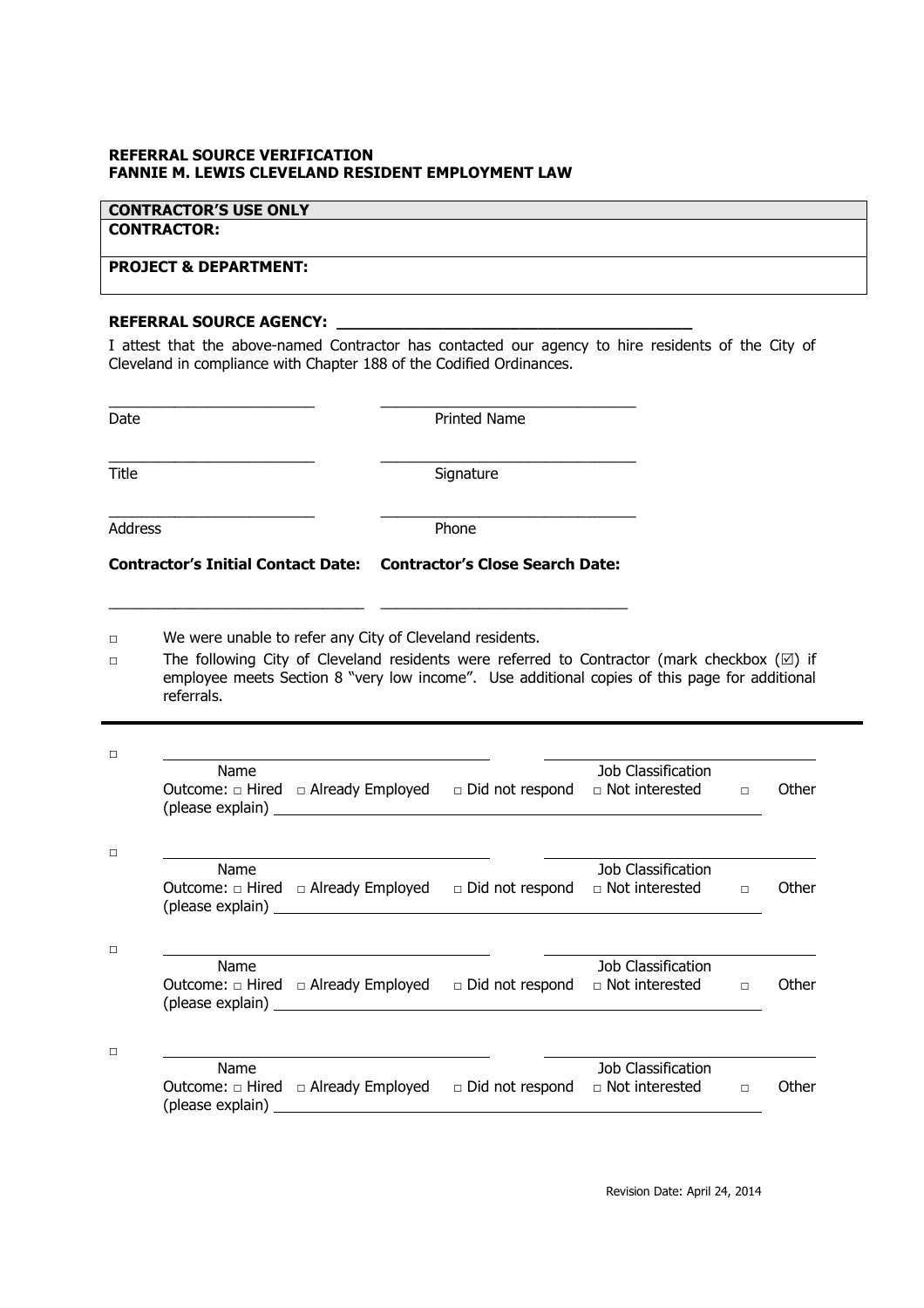### **CHAPTER 188 NOTICE TO BIDDERS FANNIE M. LEWIS CLEVELAND RESIDENT EMPLOYMENT LAW REQUEST FOR REDUCTION**

| <b>PROJECT:</b> | <b>DEPARTMENT:</b><br><b>CONTRACTOR:</b>        |                                                                     |                      |                                                                                                                                                                                                                                                                                                                                                                                                                                                                                  |
|-----------------|-------------------------------------------------|---------------------------------------------------------------------|----------------------|----------------------------------------------------------------------------------------------------------------------------------------------------------------------------------------------------------------------------------------------------------------------------------------------------------------------------------------------------------------------------------------------------------------------------------------------------------------------------------|
|                 | $I_{\prime}$                                    | this percentage level for this project and/or classes of employees. |                      | an officer of the above-named<br>Contractor, attest that Contractor has used efforts to the greatest extent feasible to hire residents and<br>has been unable to comply with the residency ordinance, as evidenced by the attached Referral Source<br>Verification Affidavit(s). Contractor attests that timely notice was provided to said Referral Sources of the<br>need for residents. Contractor attests that it has demonstrated the high impracticality of complying with |
| $\Box$          | Due to high impracticality                      | (attach Referral Sources Verification)                              | $\Box$<br>List:      | Unforeseen circumstances                                                                                                                                                                                                                                                                                                                                                                                                                                                         |
| $\Box$          |                                                 |                                                                     |                      | For the following scope of work items to be performed during the month(s) of<br>___, after which time Contractor will use efforts to the greatest<br>extent feasible to hire residents during the remaining term of the project. Scope of Work:                                                                                                                                                                                                                                  |
|                 | Date                                            |                                                                     | Printed Name         |                                                                                                                                                                                                                                                                                                                                                                                                                                                                                  |
|                 | <b>Title</b><br><b>Construction Start Date:</b> |                                                                     | Signature<br>NOTARY: |                                                                                                                                                                                                                                                                                                                                                                                                                                                                                  |
|                 |                                                 |                                                                     |                      |                                                                                                                                                                                                                                                                                                                                                                                                                                                                                  |
| □               |                                                 |                                                                     |                      | The Director of the Office of Equal Opportunity has determined that a lesser percentage of<br>Residents is appropriate with respect to the above-named construction project and hereby grants<br>Contractor's Request for a Reduction of Resident Employment Law to ______ percent (___%).                                                                                                                                                                                       |
| □<br>reasons:   |                                                 |                                                                     |                      | The Director of the Office of Equal Opportunity has determined that Contractor has not used<br>efforts to the greatest extent feasible to comply with the Resident Employment Law, therefore<br>Contractor's Request for Reduction of the Resident Employment Law is hereby denied for the following                                                                                                                                                                             |
| $\Box$          |                                                 |                                                                     |                      | The Director of the Office of Equal Opportunity has determined that Contractor has not<br>demonstrated the high impracticality of complying with the Resident Employment Law, therefore<br>Contractor's Request for Reduction of the Resident Employment Law is hereby denied for the following                                                                                                                                                                                  |
|                 |                                                 | Natoya J. Walker Minor, Director                                    |                      | <b>Date</b>                                                                                                                                                                                                                                                                                                                                                                                                                                                                      |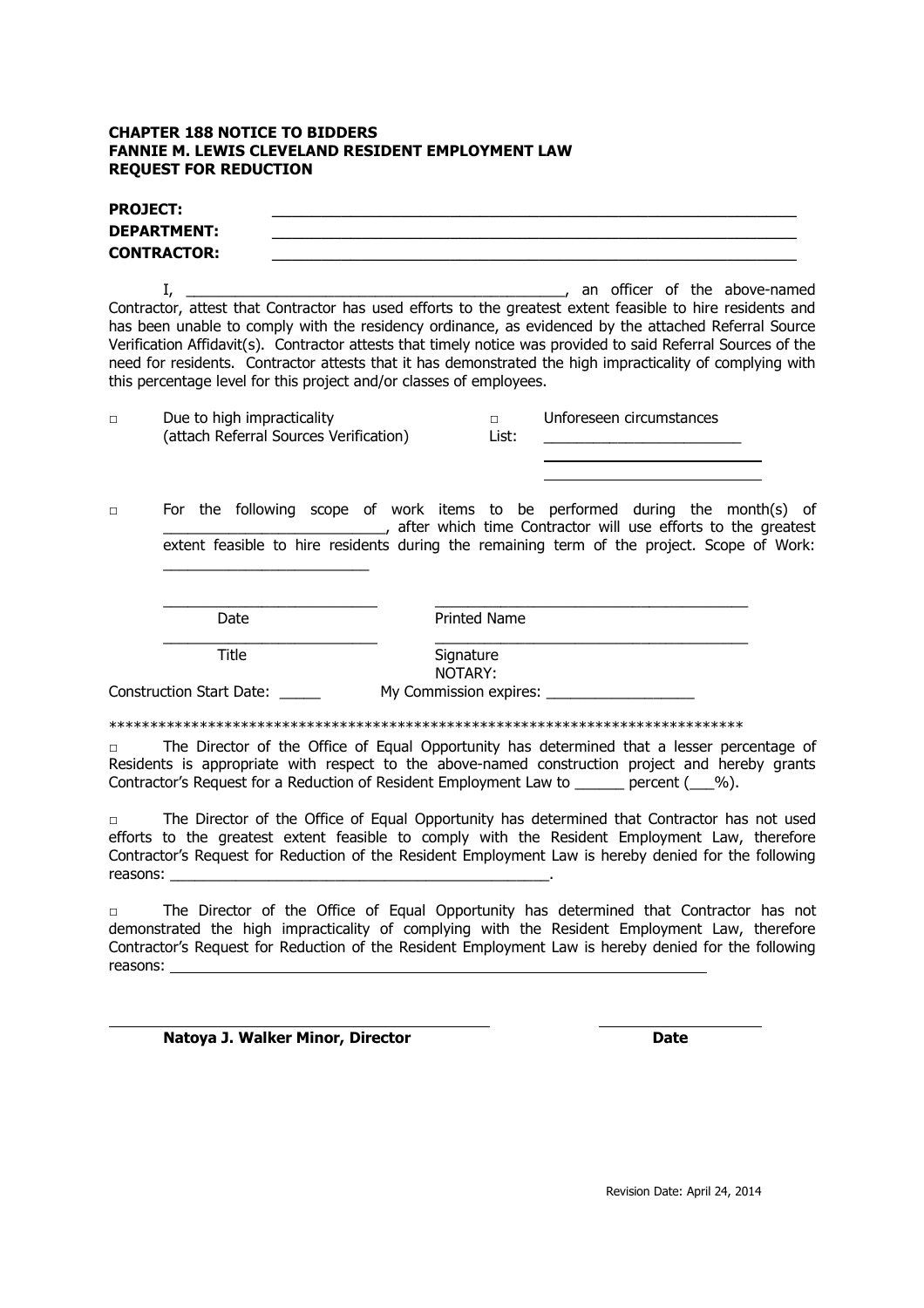### **REFERRAL SOURCE LIST**

The Employment Connection (WIA) City, County, Veterans  $1701$  East  $13<sup>th</sup>$  St. (NFSC) Cleveland, Ohio 44114 216.664.4673

American Red Cross 3747 Euclid Ave. Cleveland, Ohio 44114 Contact: Pam Oliver 216.431.3010

Catholic Charities Training/ Employment 3135 Euclid Ave Contact: Vanessa Lee 216.426.9870

Esperanza Inc. 4115 Bridge Ave. Cleveland, Ohio 44114 Contact: Zoraida Valentin 216.651.7178

Urban League of Greater Cleveland 2001 West 65<sup>th</sup> Street Cleveland, Ohio 44114 Contact: Maurice Stevens 216.696.4111

Spanish American Committee Employment Services 4407 Lorain Ave Cleveland, Ohio 44113 Contact: Sergio Rios 216.961.2100

NAACP – Job Training Site 2490 Lee Blvd. Cleveland Heights, Ohio 44118 216.231.6260

Hard Hatted Women 4207 Lorain Ave. Cleveland, Ohio 44113 Contact: Shelly Richmond 216.861.6500

United Labor Council Agency 3328 Carnegie Ave. Cleveland, Ohio 44114 Contact: Steve Newman 216.391.0900

AFL-CIO Federation of Labor 3250 Euclid Ave Cleveland, Ohio 44114 Contact: John W. Ryan 216.881.7200

Polaris Career Center 7285 Old Oak Blvd. Middleburg Hts., Ohio 44130 Contact: Maria Phillips 440.891.7750

El Barrio Employment Services 1255 Euclid Ave Cleveland, Ohio 44102 Contact: Angelo Figuroa 216.651.2037

Empowerment Zone Workforce Development 1326 Euclid Ave. Cleveland, Ohio 44114 Contact: A.C. Alrey 216.664.2804

Black Trade Council 7511 Sagamore Ave. Cleveland, Ohio 44101 Contact: George Edward 216.431.7899

UCIP-ASAP 3515 Prospect Ave. Cleveland, Ohio 44115-2619 Contact: Yvette Hassan 216.432.7037

Max Hayes Adult Job Training Program 4600 Detroit Ave. Cleveland, Ohio Contact:Jacqelyn Comeaux, Coordinator 216.634.2159 Karen Cunningham-Frank, Job Developer 216.634.2158

AFSCME Local 100 Union 1603 East  $27<sup>th</sup>$  St Cleveland, Ohio 44114 Contact: Derek Pollard 216.781.0408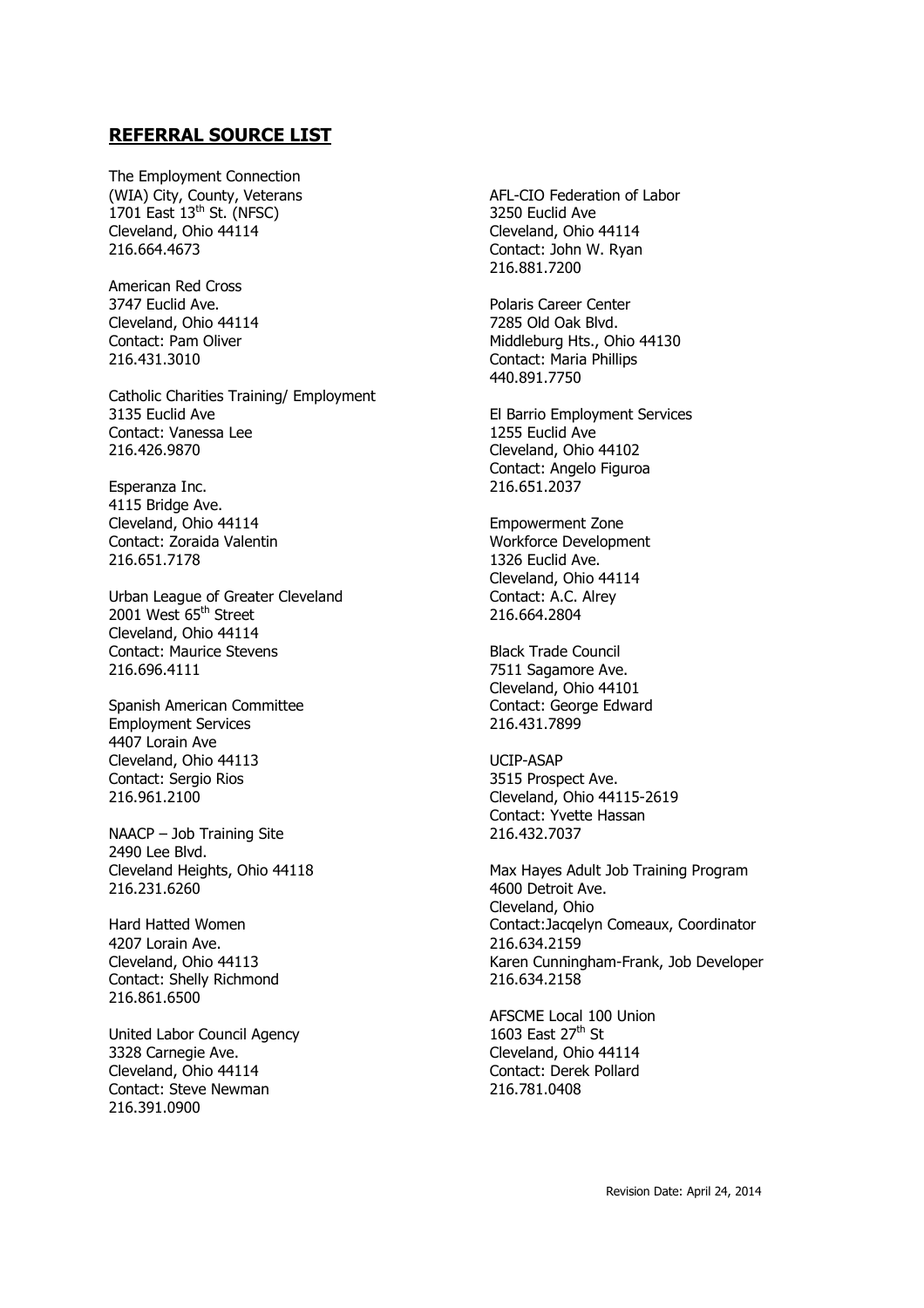### **UNION BUILDING & CONSTRUCTION APPRENTICESHIP PROGRAMS**

Abestos Workers (4 year program)  $1617$  E. 30<sup>th</sup> St. Cleveland, Oh. 44114 Contact: Scott Sullivan, Business Mgr. Edward Price III, Apprenticeship Coordinator 216.621.3522

Boilermaker (4 year Program) 1435 E.13 St Cleveland, Oh. 44114 Contact: Patric Gallager 216.241.2085

Bricklayer (3 year program) 4205 Chester Ave. Cleveland, Oh 44103 Contact: Anthony McClough 216.361.9341

Iron Worker (3 year program) 1542 E. 23 Cleveland, Oh. 44114 Contact: Rich Jordan 216.685.1781

Operating Engineer (4 year program) 4675 Newton Rd. Richfield Oh 44286 330.659.4115

Plasterer (6000 hours) 1651 E. 24 St. Cleveland, Oh. 44114 Contact: Carl Carcioppolo 216.771.5399

Residential Wireman (2 year program) 9333 Sweet Valley Dr. Valley View, Oh. 44125 Contact: Dennis Meany 216.621.3090

Sheet Metal Worker (5 year program) 12525 Corporate Parma Oh 44130 Contact: John Nesta 216.267.0151

Electrician (5 year program) 9333 Sweet Valley Valley View, Oh. 44125 Contact: Eugene Stepanik, Director 216.573.0400

Cement Mason (3 year program) 1417 E. 25 Street Cleveland, Oh. 44114 Contact: Dan Owens, Business Mgr. 216.573.0400

Glazier (4 year program) 216.771.4896

Laborer (3 year program) 3250 Euclid Av. Cleveland, Oh. 44115 Contact: John Kilbane, Coordinator 216.881.5901

Pipefitter (5 year program) 6305 Hally Dr. Cleveland, Oh. 44125 Contact: Terry Urbanek 216.771.5399

Plumbers (5 year program) 980 Keynote Circle Brooklyn Heights, Oh. 44131 Contact: Sean Greller 216.459.2900

Roofer & Water Proofers (3 year program) 1651 E. 24 st. Cleveland, Oh. 44114 Contact: Sandra Mazeli 216.391.4215

Tile Layer (3 year program) 4205 Chester Ave. Cleveland, Oh. 44103 Contact:Dan Zavagno 216.426.8552